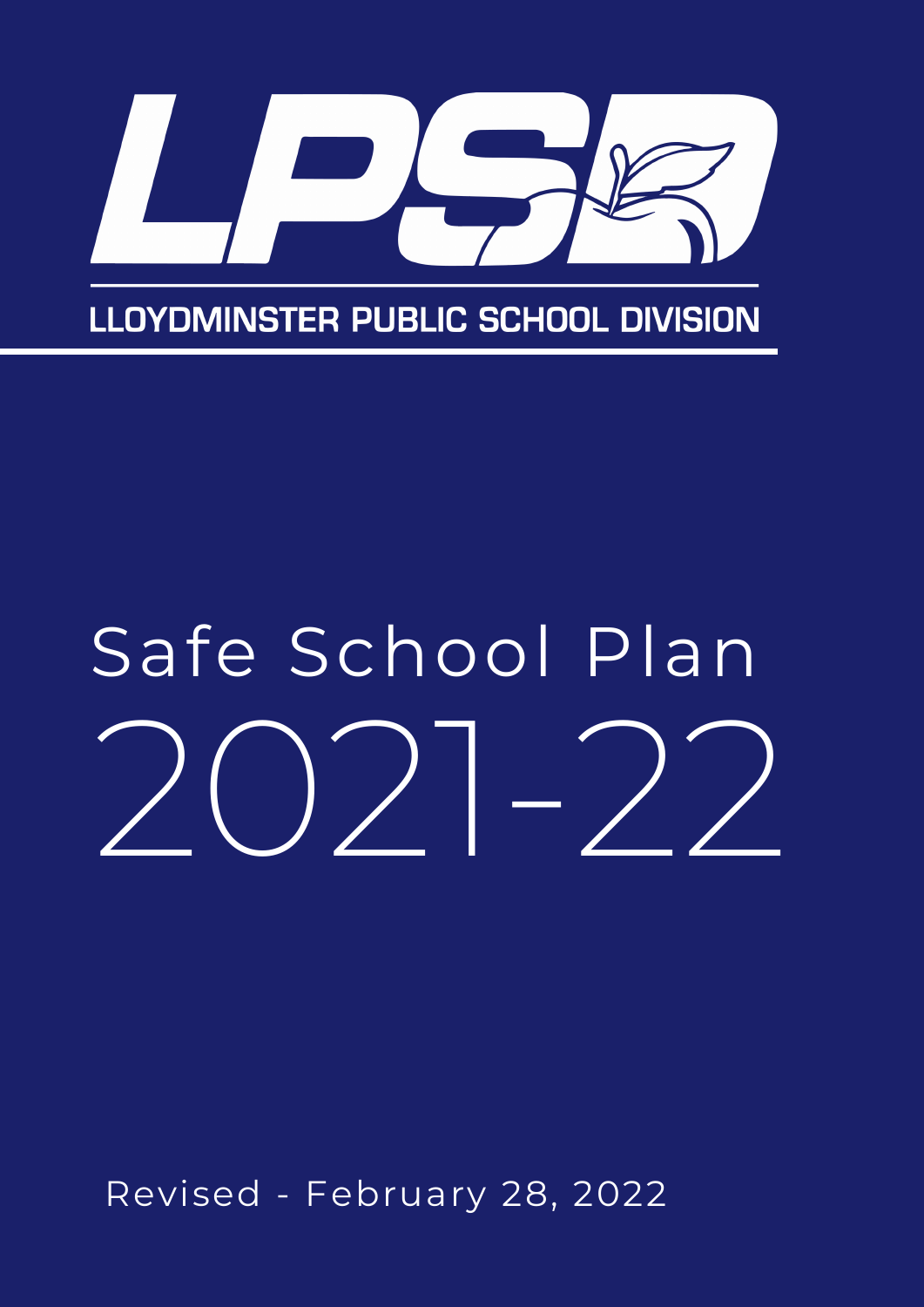### Table of Contents

CONTENTS<br>CONTENTS

0 1. nt Updates - pg. 3

Safe Attendance - pg. 4 0 2.

r a n s p o r t a tio n - p g. 5 0 3. Currer<br>02. Safe A<br>03. Safe T<br>04. Safe A<br>05. Safe C<br>07. Safe A<br>08. Ober<br>09.

c c e s s - p g. 5 0 4.

Safe Tr $04.$ <br>Safe A<br> $05.$ <br>Safe Fa Safe Ad<br>05.<br>Safe Fa<br>06.<br>Safe Cl<br>07. a cilitie s - p g. 6 0 5.

Safe Classrooms - pg. 6 06.

Safe A c tivitie s - p g. 7 07. Safe Fa $06$ .<br>Safe Cl $07$ .<br>Safe Ae

Other It e m s - p g. 8 08.

Abou t C O VID - 1 9 - p g. 9 09.

**0 2**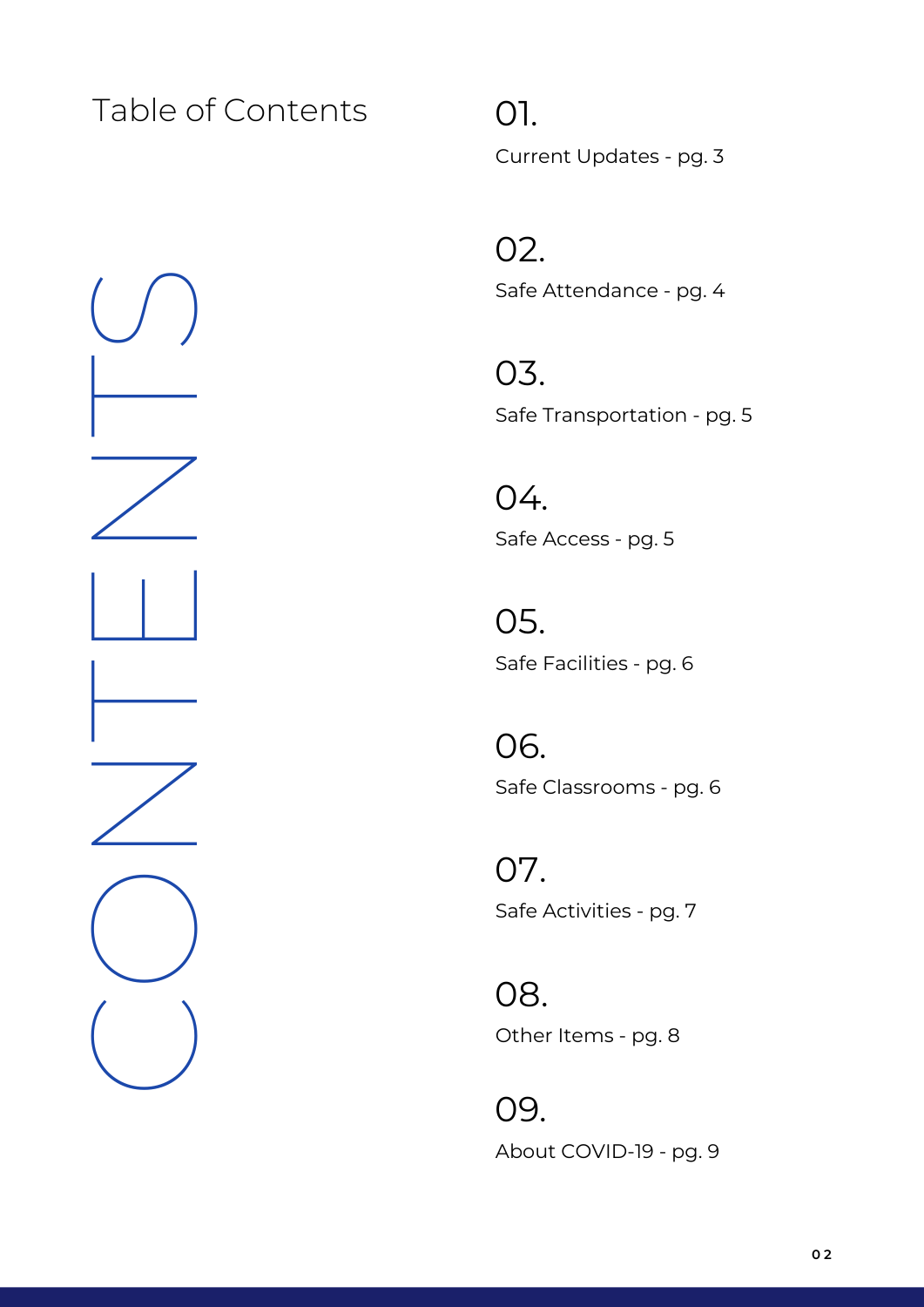## CURRENT UPDATES

#### February 28, 2022

As of February 28, 2022 all Public Health Orders are removed.

#### February 11, 2022

On February 11, 2022 the Minister of Education wrote a letter to school boards that stated the Public Health Order with respect to Mandatory Isolation and Face Covering will now expire end of day Sunday, February 27, 2022. Starting February 28, 2022, all health orders will be rescinded. This means:

- Effective February 28th, individuals will no longer be required to wear a mask in our 1. schools, other facilities and on buses. As of February 28th, we will be promoting a "Mask Friendly" environment in all facilities and buses.
- Effective February 28th, the 5-day mandatory self-isolation will no longer be required. 2.

#### February 8, 2022

Premier Scott Moe updated the province on two changes that will have an impact on the operations of our school division. These changes are:

- 1. Effective February 14th, AP 445 Proof of Vaccination for Employees, Trustees, and Other Individuals will no longer be in place. We will not be requiring any employees to complete the testing as outlined in the AP moving forward.
- Effective March 1st, individuals will no longer be required to wear a mask in our schools, 2. other facilities, and on buses. As of March 1st, we will be promoting a "Mask Friendly" environment in all facilities and buses.

Details regarding this update can be found [here.](https://www.saskatchewan.ca/government/news-and-media/2022/february/08/saskatchewan-ending-proof-of-vaccination-requirement)

#### January 27, 2022

A Public Health Order regarding mandatory isolation and close contact protocols came into effect for the province of Saskatchewan. The most current Public Health Order can be found [here.](https://www.saskatchewan.ca/government/news-and-media/2022/january/27/update-to-covid19-selfisolation-close-contact-protocols)

This is what the order means for Lloydminster Public School Division:

- All individuals who receive a positive test result on a PCR or rapid antigen test will be 1. required to self-isolate for five days, regardless of vaccination status.
- Close contacts of positive COVID-19 cases will no longer be required to self-isolate 2. regardless of vaccination status.
- Parents and caregivers are no longer required to notify schools about positive test results. 3.
- 4.School administration will no longer be notifying families of positive test results in their schools.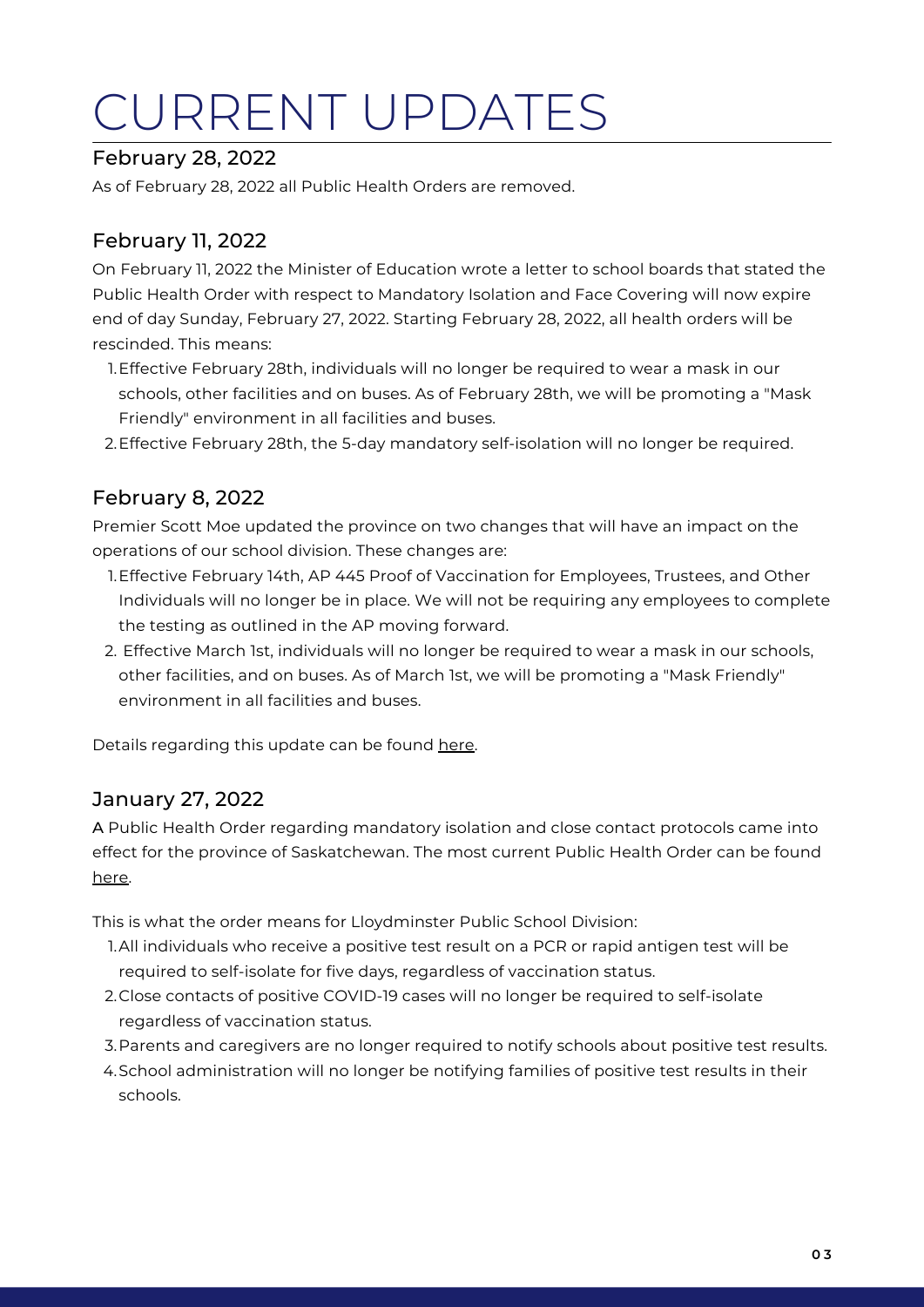## SAFE ATTENDANCE

Health officials continue to advise us all to self-monitor for symptoms and to stay home if we are feeling unwell.

### Masking - February 28, 2022

- Effective February 28, 2022 individuals will not be required to wear a mask in LPSD facilities or buses.
- LPSD will promote a "Mask Friendly" environment. This means we encourage the use of masks and will continue to provide masks to those who choose to wear them.

### Illness in Care

- Students and staff who are ill will be asked to stay home.
- Parents will be asked to pick up children who may become ill during the school day.
- Schools will:
	- Notify the parent or guardian to pick up the student immediately
	- Remain with the student until he/she is picked up
	- Once the student has left, staff in contact with the student should wash their hands thoroughly.
	- The area where the student was located is to be cleaned and disinfected.

### Communications

- Parents/Caregivers are not required to notify schools of positive COVID cases but should communicate with the school that their child will not be in attendance due to illness.
- We are continuing to monitor the absenteeism rate and would appreciate parents/caregivers letting the schools know if their child is away due to illness through EDSBY or a phone call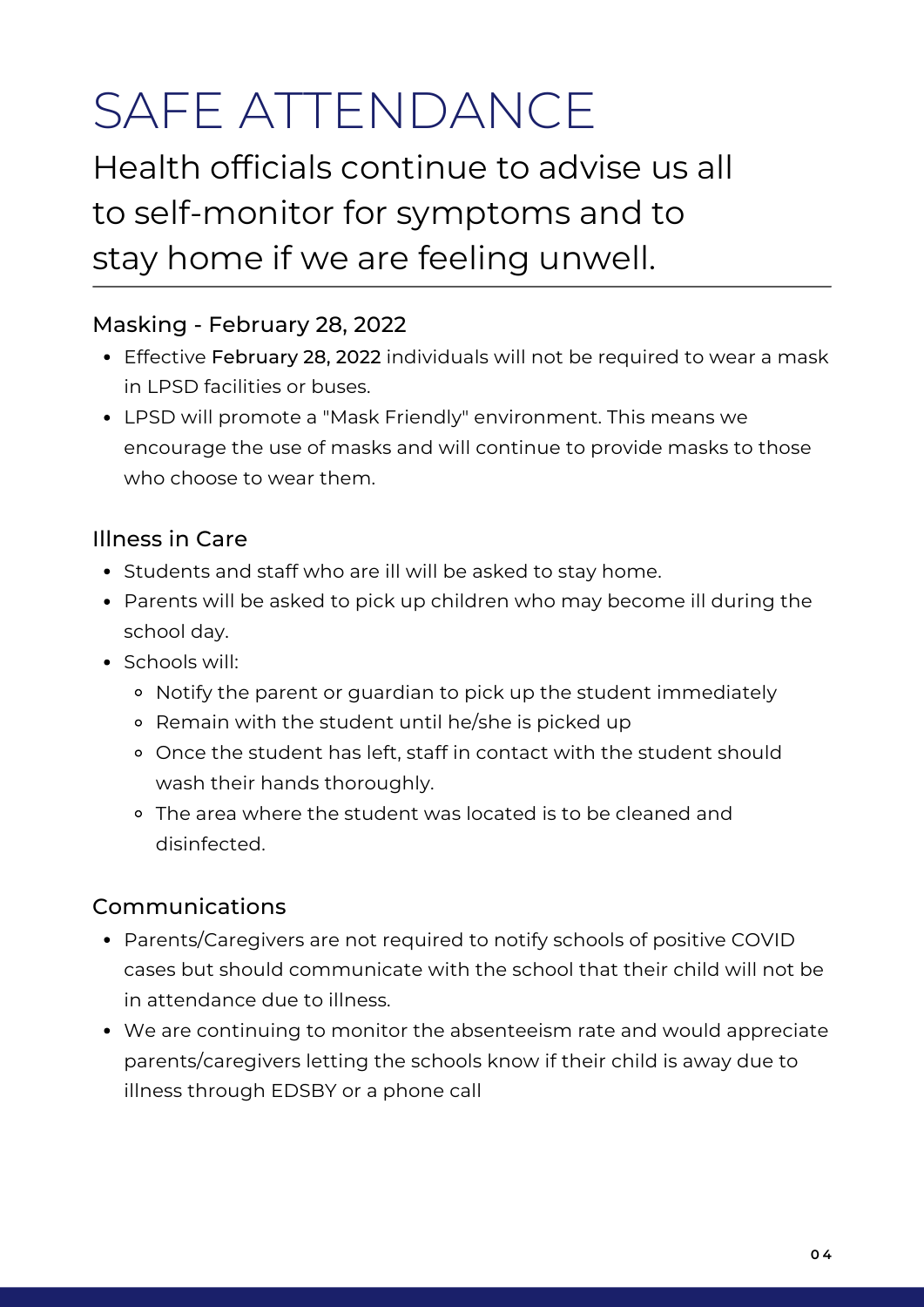### SAFE TRANSPORTATION

### Transportation

- Additional cleaning and disinfection will remain in place and become standard practice. Disinfection will take place after morning and afternoon routes on all LPSD busses.
- Students will be required to register for bussing and be assigned a seat. Students are asked to sit only in this designated seat.
- Effective February 28, 2022 individuals will not be required to wear a mask in LPSD facilities or buses.
- LPSD will promote a "Mask Friendly" environment. This means we encourage the use of masks and will continue to provide masks to those who choose to wear them.

### SAFE ACCESS

### School-Day Structure

- Schools will continue to maintain a sign-in/sign-out procedure for all nonschool-based staff, visitors, and contractors.
- All visitors and contractors will be asked to complete a Covid-19 selfscreen prior to entering an LPSD facility.
- Effective February 28, 2022 individuals will not be required to wear a mask in LPSD facilities or buses.
- LPSD will promote a "Mask Friendly" environment. This means we encourage the use of masks and will continue to provide masks to those who choose to wear them.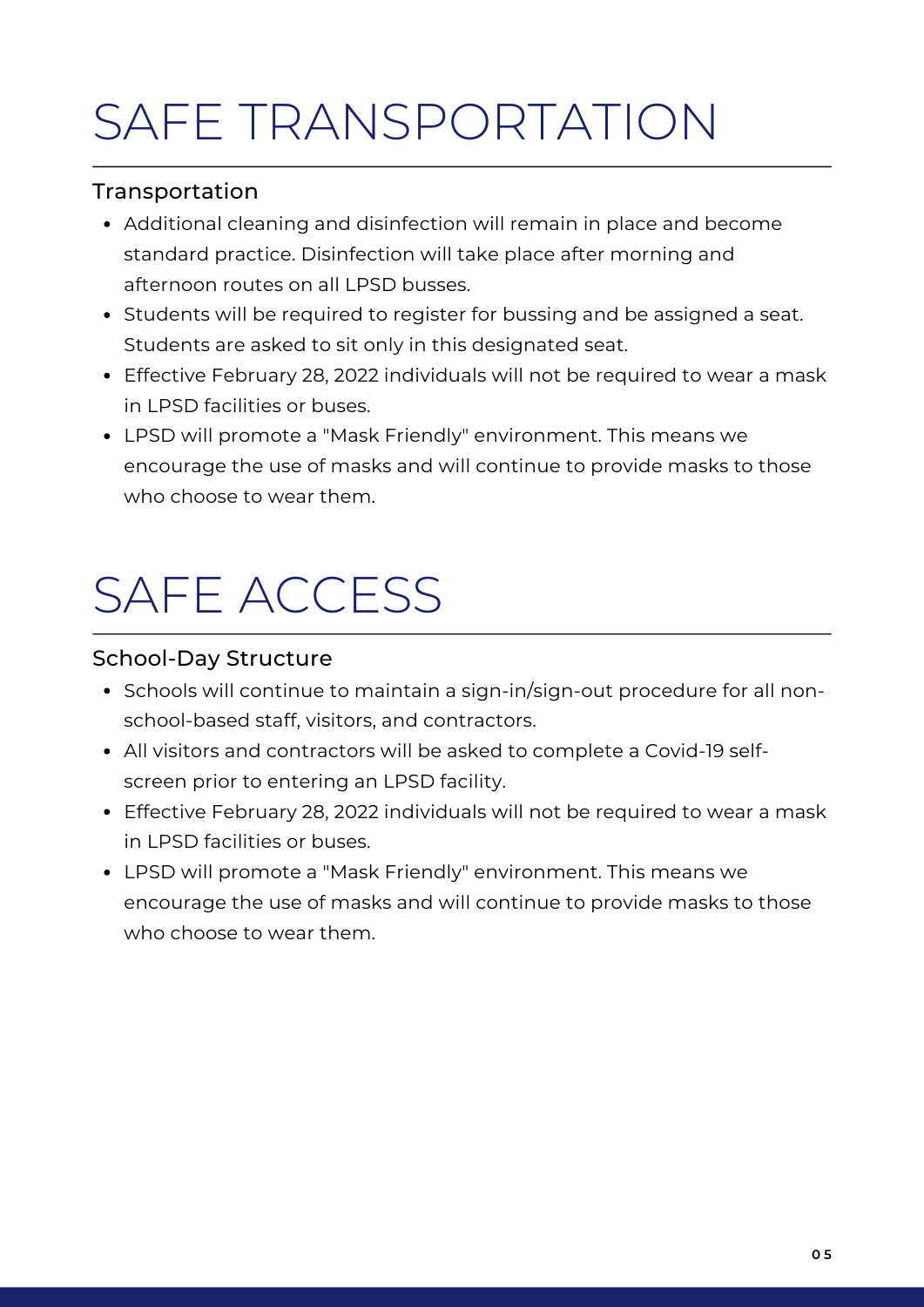### SAFE FACILITIES

- All facilities have an active OH&S committee that will routinely review this plan.
- Staff assumes the shared responsibility of assisting one another in maintaining healthy and safe workplaces.
- A division-wide plan for enhanced cleaning and disinfection will continue to be in place.
- Primary responsibility for caretaking in division facilities is disinfecting high contact surfaces.
- All facilities will ensure handwashing stations are operational and fully stocked with required cleaning products (soap and paper towels).
- Hand sanitizer and masks are available upon entry to the facility

### SAFE CLASSROOMS

#### Hygiene

- Staff will promote appropriate hand hygiene at all times.
- Hand sanitizer stations and disinfecting supplies will be available in each classroom and the main entrance of all schools.
- Staff will support caretakers to ensure the classroom is prepared to be disinfected and sanitized at the end of every day.

#### Physical Contact

- Although there are no guidelines for physical distancing for students and staff, schools will do their best to space students appropriately in classrooms and common areas.
- Schools will be asked to manage the size of indoor cohorts beyond core instruction.
- Directional markings will be installed in all schools to assist with traffic flow in hallways.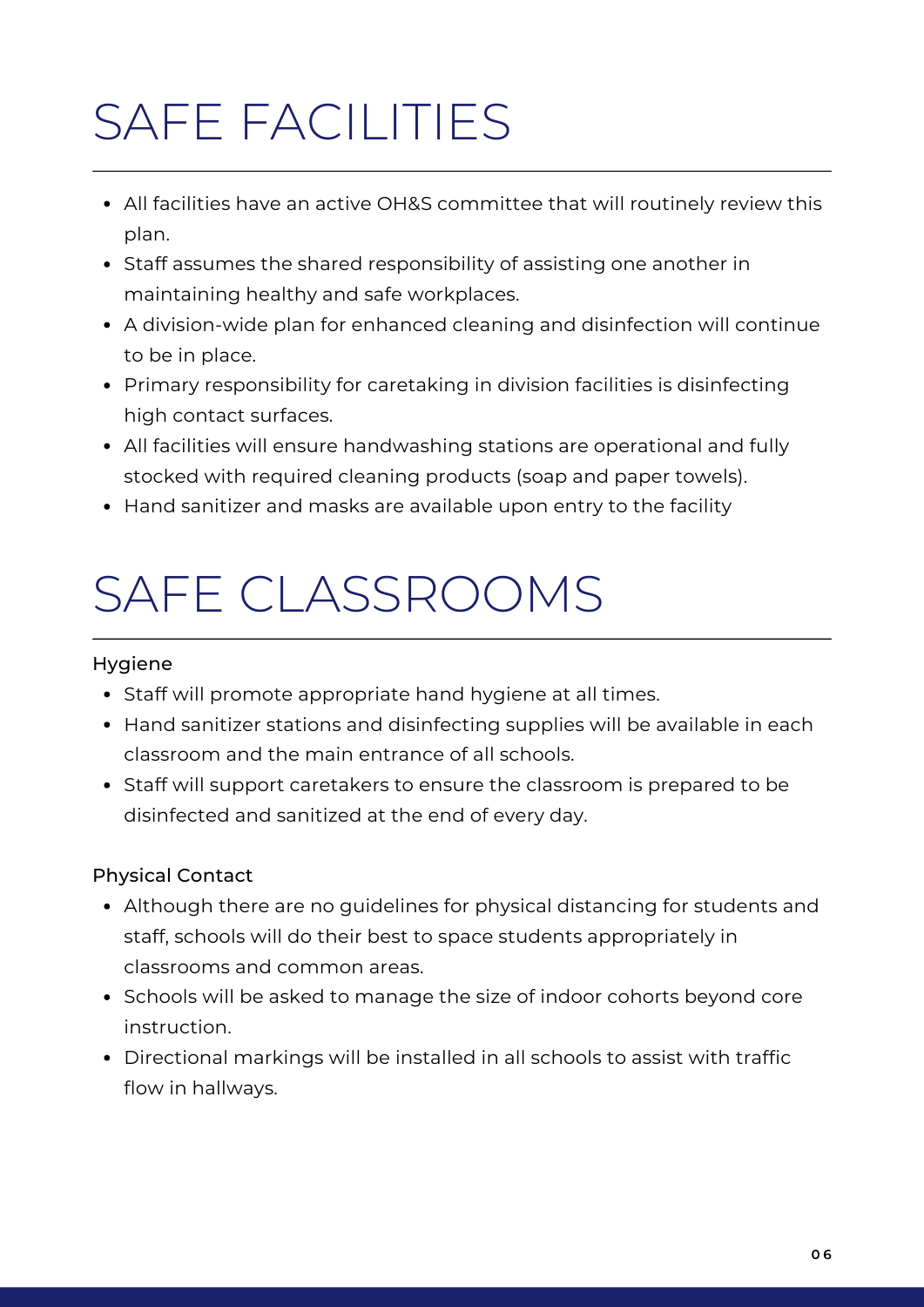### SAFE ACTIVITIES

#### Sports and Fitness Activities

• Resume regular activities under the guidance of the LPSD Safe School Plan 2021-22.

#### Dance, Drama, Band, Choir

• Resume regular activities under the guidance of the LPSD Safe School Plan 2021-22.

### Extra-Curricular Activities and Field Trips

- Resume regular activities under the guidance of the LPSD Safe School Plan 2021-22.
- Individuals who are sick must stay home
- When travelling to another community, the coach/leader of a specific team or group must be aware of the community guidelines that must be followed upon entry. All teams/groups shall adhere to the guidelines that supersede (whether local or visiting guidelines).
- When travelling, all coaches must be aware of the local context of COVID-19 in the participating community. If large numbers are present, coaches/leaders must consult with their school administrator before attending the event.
- Effective February 28, 2022 individuals will not be required to wear a mask in LPSD facilities
- LPSD will promote a "Mask Friendly" environment. This means we encourage the use of masks and will continue to provide masks to those who choose to wear them.

### Nutrition Programs

- Resume regular activities under the guidance of the LPSD Safe School Plan 2021-22.
- Staff will promote best practices in areas where children are preparing food and/or eating (seated, hand hygiene, cleaning and sanitation of food surfaces, etc.)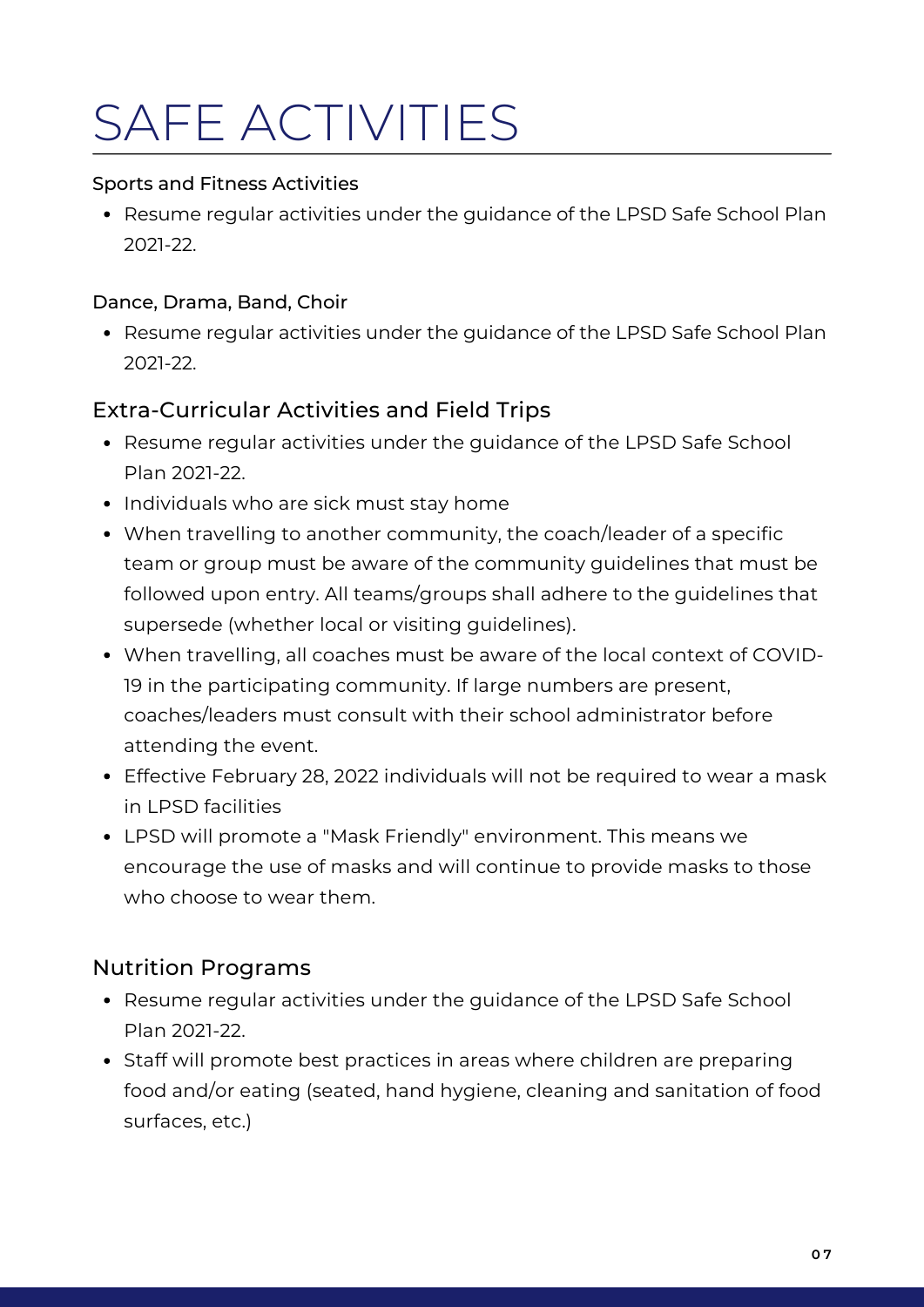### OTHER ITEMS

### Vaccinations

- The Ministry continues to encourage vaccination to anyone 5 years old and above. Boosters are now available for children over 12 years old.
- Staff are encouraged to discuss the efficacy of recommended vaccinations with their personal health care providers.

### Contact Tracing and Quarantining

The collaboration between the Saskatchewan Health Authority and schools will continue and will reflect the needs of both Public Health and LPSD.

### Contingency Plan

We will be ready to move from regular in-class instruction to remote learning if circumstances if required or directed to.